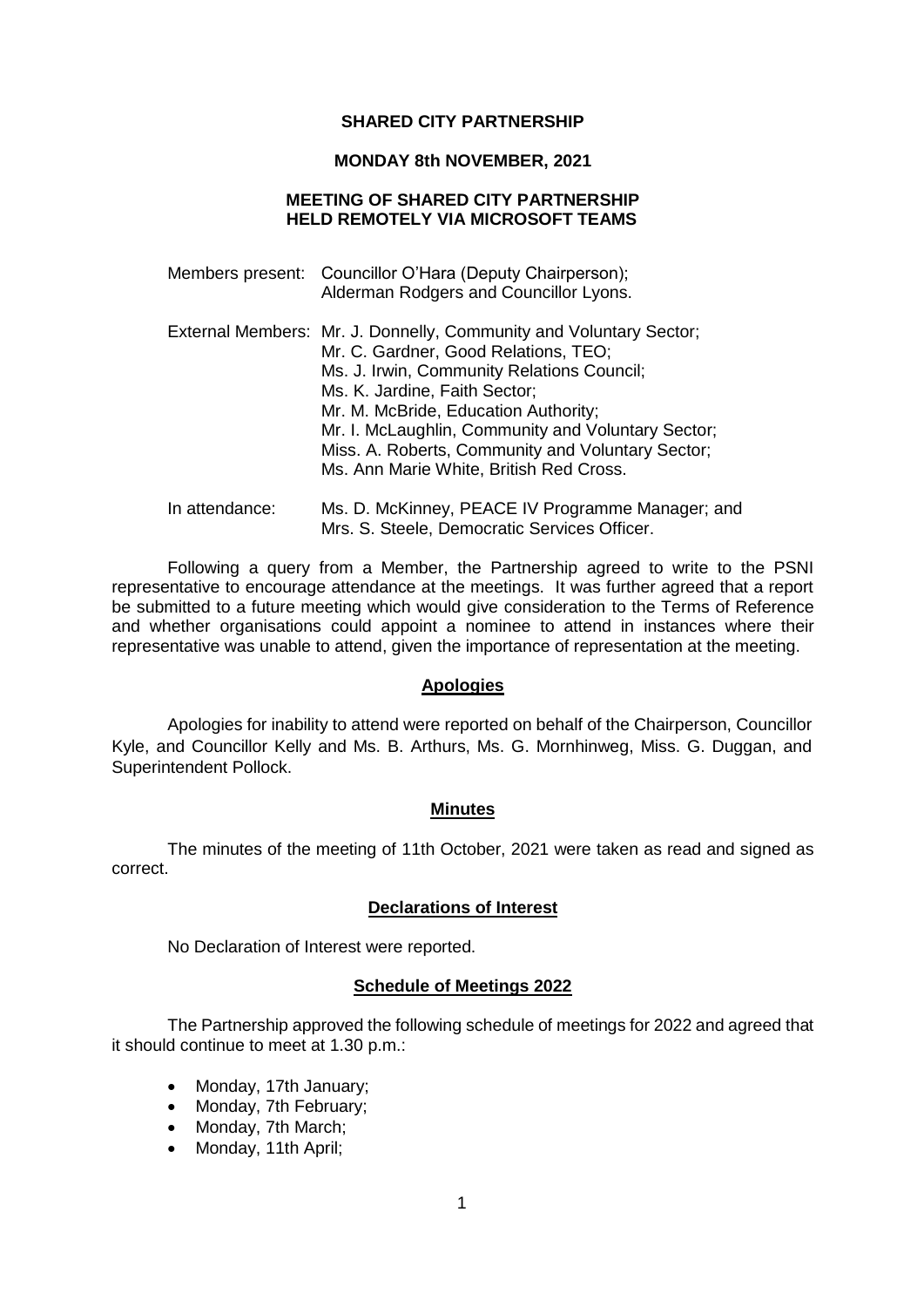- Monday, 9th May;
- Monday, 6th June;
- Monday, 8th August:
- Monday, 12th September:
- Monday, 10th October;
- Monday, 7th November; and
- Monday, 5th December.

# **Presentation from the Commission of Victims and Survivors**

The Partnership was informed that Dr. K. Radford, Head of Research and Policy, and Mr. A. Sloan, Chief Executive Officer, representing the Commission for Victims and Survivors (CVS) were in attendance to present on the work of the Commission.

Dr Radford commenced by providing the Partnership with an overview of the purpose of the presentation, as follows:

- to grow an understanding of the relevance of victims' issues to aspects of civic life and community planning; and
- to consider what 'mainstreaming' could achieve in practice across service provision and through shared working.

She then referred specifically to recent research undertaken by the CVS to review the current needs of victims and survivors and advised that this had clearly shown a need to improve the culture and use of shared public spaces and amenities and the benefits of addressing these in victim, sensitive, trauma informed ways.

She drew reference to the research "It didn't end in 98" which had been undertaken in partnership with QUB. She explained that this had used the United Nations Convention on the Rights of the Child as the lens through which to explore attitudes and experiences of three generations into the following four key areas:

- Divided Space;
- Family Life and Parenting;
- Paramilitarism and Policing; and
- Health and Well-being.

She advised that, in August this year, the CVS and LucidTalk had conducted a population survey dedicated to the general public's views on aspects of the troubles/conflict and she proceeded to provide a comprehensive analysis of the findings, including details of the findings from within the Belfast City Council area specifically. She reported that there was a number of areas where public opinion had deemed that the way forward should be inclusive of the specific needs and insights informed by victims and survivors lived experiences but added that many of these already overlapped with work undertaken within local government.

The representative concluded the presentation by emphasising the need for joined-up working. She highlighted that the issue of shared spaces, community and family life permeated across society and were not specific to any one age group, community background or political persuasion. She further advised that the Commission had recently made representation to The Executive Office and had advocated strongly for the departmental champions on victims' issues to be established across all departments.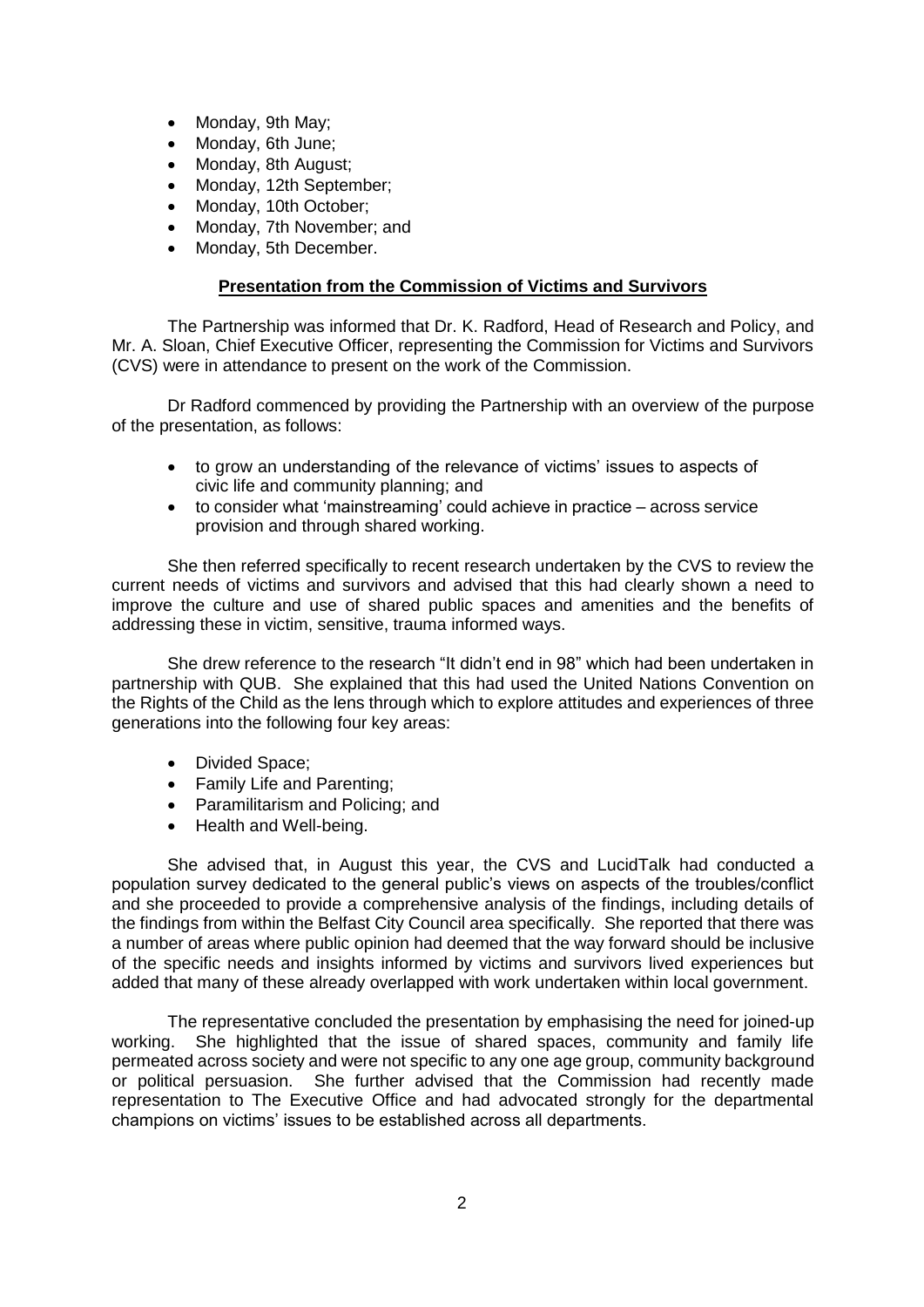Going forward, she encouraged the Members to consider ways that the Commission could aid the work of the Partnership and the Council to affect strategic and operational decision making, ensuring that long term the needs and rights of victims and survivors were considered within a shared value base and that their children and future generations would help to shape these conversations and decisions.

Detailed discussion ensued, during which there was agreement on the need to involve future generations. Partnership members from the Community Sector in West Belfast and the Education Authority advised of relevant work they were currently undertaking in respect of Intergenerational Trauma and agreed to liaise directly with the CVS representatives to discuss this further.

There was also discussion regarding the legacy of the troubles often resulting in ongoing mental health issues and high levels of suicide, this was not just a problem of victims of trauma but also with family members. Dr. Radcliff encouraged the Members to contact her directly to discuss this in more detail, especially in regard to particular issues in their local area. She advised that this was a complex area, referring to the 'It didn't end in 98' work and stressed that such intervention needed to be addressed sensitively.

The representatives thanked the Council for its continued support and specifically the Lord Mayor for the valuable work that she had undertaken.

The Deputy Chairperson of the Partnership thanked the representative for attending and expressed thanks to the CVS for their continued hard work, following which they left the meeting.

Noted.

### **Peace IV Update Reports**

#### **Update on Secretariat**

The PEACE IV Programme Manager provided the Members with an update in respect of the Secretariat activity associated with the implementation of the Peace IV Local Action Plan.

The Members were advised that project implementation was increasing across all themes, although mitigations and modifications were continuing to be progressed as per the Thematic Reports. She reported that all delivery partners had re-engaged with participant groups, however, it remained challenging in terms of sustaining participation. Issues regarding the achievement of CYP targets (4,612) had continually been highlighted since the start of the Covid pandemic.

She reported that the following two projects accounted for a high percentage of the CYP participant targets:

- CYP3 On the Right Track with 1,800 participants represents 40% of targets: and
- CYP5 Local Area Networks with 900 participants accounts for 20%

The Partnership noted that, whilst delivery partners continued to make all reasonable efforts to mobilise, condense delivery and increase participation, it had become increasingly evident that the achievement of targets within these projects would be extremely challenging.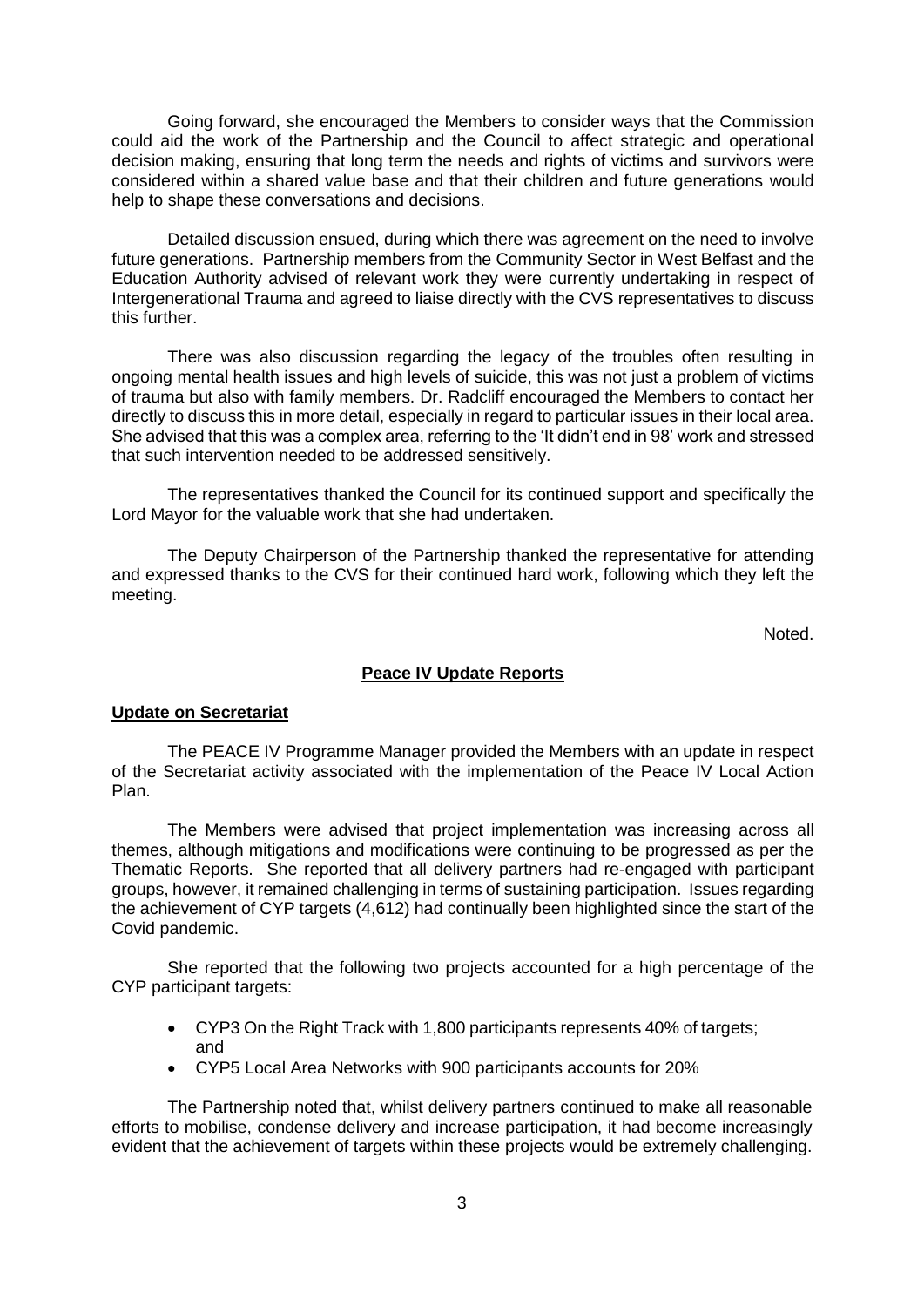In reviewing and considering project progress, the PEACE IV Programme Board had suggested that a formal approach be made to the SEUPB seeking to reduce the CYP participant target by 10%, equating to 460 participants. The reduction would subsequently be applied to the two projects above with 260 participants reduction for CYP3, which would bring the project target to 1,540 and CYP5 would be reduced by 200 participants. These reductions would bring targets in line with the estimated recovery plan for the projects.

She therefore sought the Partnerships approval to formally make a business case to the SEUPB seeking a reduction of the CYP targets.

The Members were also asked to note the monitoring and evaluation of participation and that the impacts of PEACE IV activity were ongoing. The Members were advised that it was anticipated that a Sustainability Steering Group for PEACE IV projects would be established in January 2022. The findings would also be considered in developing the Peace Plus Local Action Plan, future GR Action Plans and community provision activities.

The officer advised that the Spanish Culture Café had been held virtually on Tuesday 19 October, it had been well attended with positive feedback received.

The Partnership was advised that the new Project Manager for the BPR theme had joined the PEACE IV Team on 26th October 2021. She added that the Project Development Officer (PDO) assigned to the CYP theme had resigned and was due to leave on 19th November 2021. The recruitment for the previous Project Development Officer was progressing and it was envisaged that both PDO posts would be recruited through the one recruitment exercise.

The Partnership was informed that, as previously reported, the total value of spend in the programme up to Period 27 (July 21) was £5,300,222.

The Partnership noted that delays with the verification of claims and the reimbursement of monies from the SEUPB was still an ongoing issue with a total of £636,432 currently outstanding. This had been raised with the SEUPB and was being closely monitored.

The Partnership recommended to the Strategic Policy and Resources Committee that they note the report and the associated appendices and agree to make a business case to SEUPB for a formal reduction of CYP targets by 10% - 460 participants, which would reduce project targets for CYP3 by 260 and CYP5 by 200.

### **Children and Young People (CYP) Update**

The Partnership considered the following report:

### **"1.0 Purpose of Report or Summary of main Issues**

**To provide the Shared City Partnership (SCP) with a progress report in respect of the Children and Young People's (CYP) theme of the PEACE IV Local Action Plan.**

#### **2.0 Recommendations**

**The Partnership is requested to recommend to the Strategic Policy and Resources Committee that they note the contents of the report.**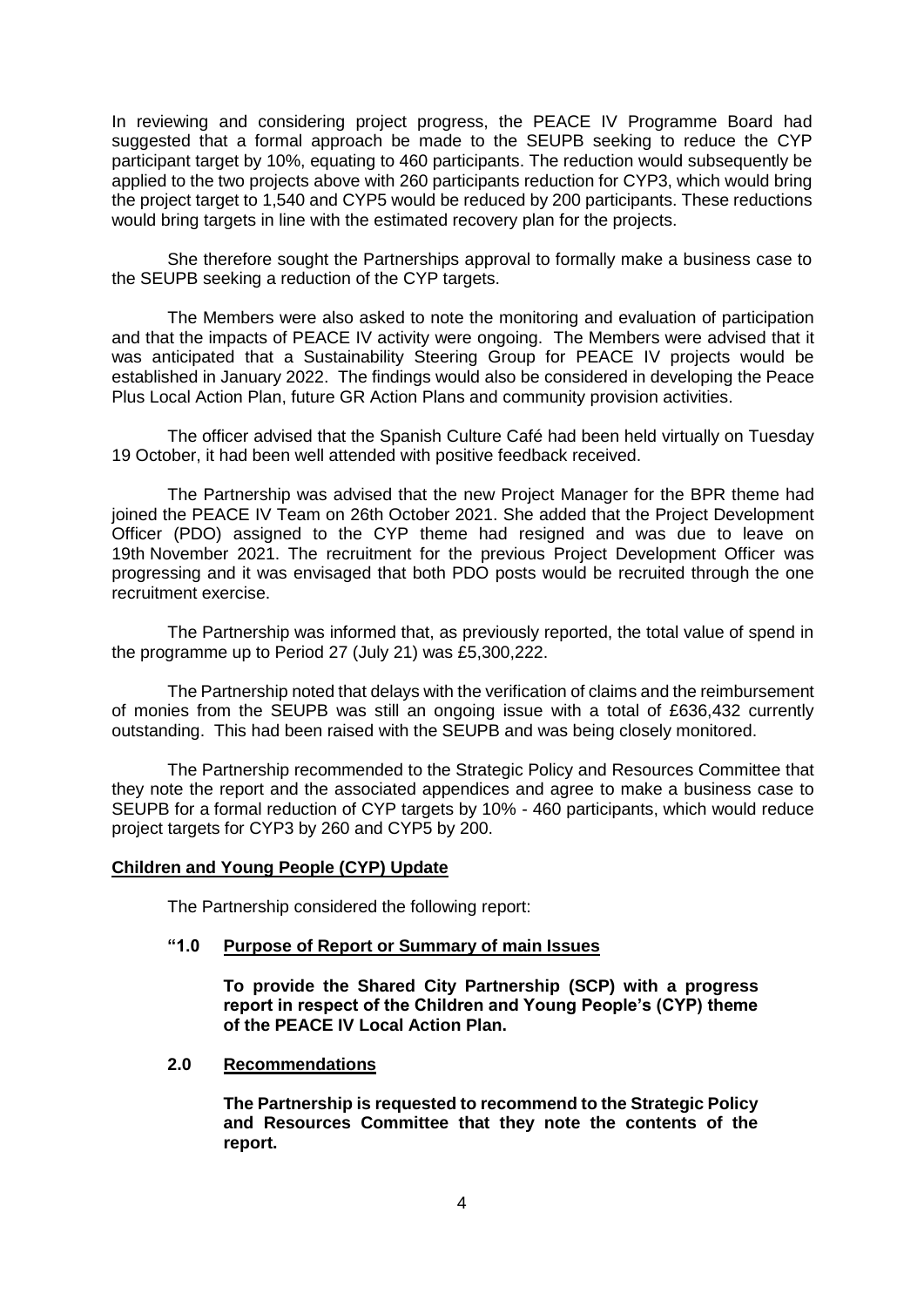## **3.0 Main report**

**Project Updates**

**3.1 CYP 1 – Tech Connects**

# **GIGA Training (Afterschool's & Digital Arts Academies (Tech Camps)**

**Halloween camps with between 80 – 100 young people in attendance were completed week ending 29 October 2021. The Chair of Shared City Partnership attended the launch of the programme at Girdwood on 26 October 2021.** 

**Members should note Programme Board approval of a project modification for continuation of additional VR sessions as to replace W5 visits due to the ongoing closure of W5.** 

**Future planning for further activity will explore the provision of tech camps for Christmas 2021. The delivery agent is reviewing participants on the waiting list to determine the level of interest before progressing, as there was low uptake during Christmas 2020.** 

| 6-11 Year<br>Olds:  | 250 from a target of 399    | 149<br><b>Remaining</b>       |
|---------------------|-----------------------------|-------------------------------|
| 12-16 Year<br>Olds: | 116 from a target of 460    | 344<br><b>Remaining</b>       |
| Total               | 366 Total Recruited to date | 493 Total<br><b>Remaining</b> |

**Belfast Metropolitan College (Digital Insights Programme (17-24 yr. olds)**

**Sessions have commenced with a 2nd cohort of between 12- 20 young people attending weekly sessions at Girdwood.** 

**The 1st cohort have yet to complete the full hours required, and the potential to mix groups and permit participants to attend additional sessions is being explored. This will enable participants to meet the required cross community contact time.** 

**The delivery agent launched the project at Girdwood on 29 October 2021, via a press release and photo call attended by the Chair of Shared City Partnership.** 

*Total 34 from a target of 160 126 remaining* 

# **3.2 CYP 2 - Playing our Part in the City**

**As members are aware from the presentation delivered by the ACN programme manager last month, the project is fully recruited for**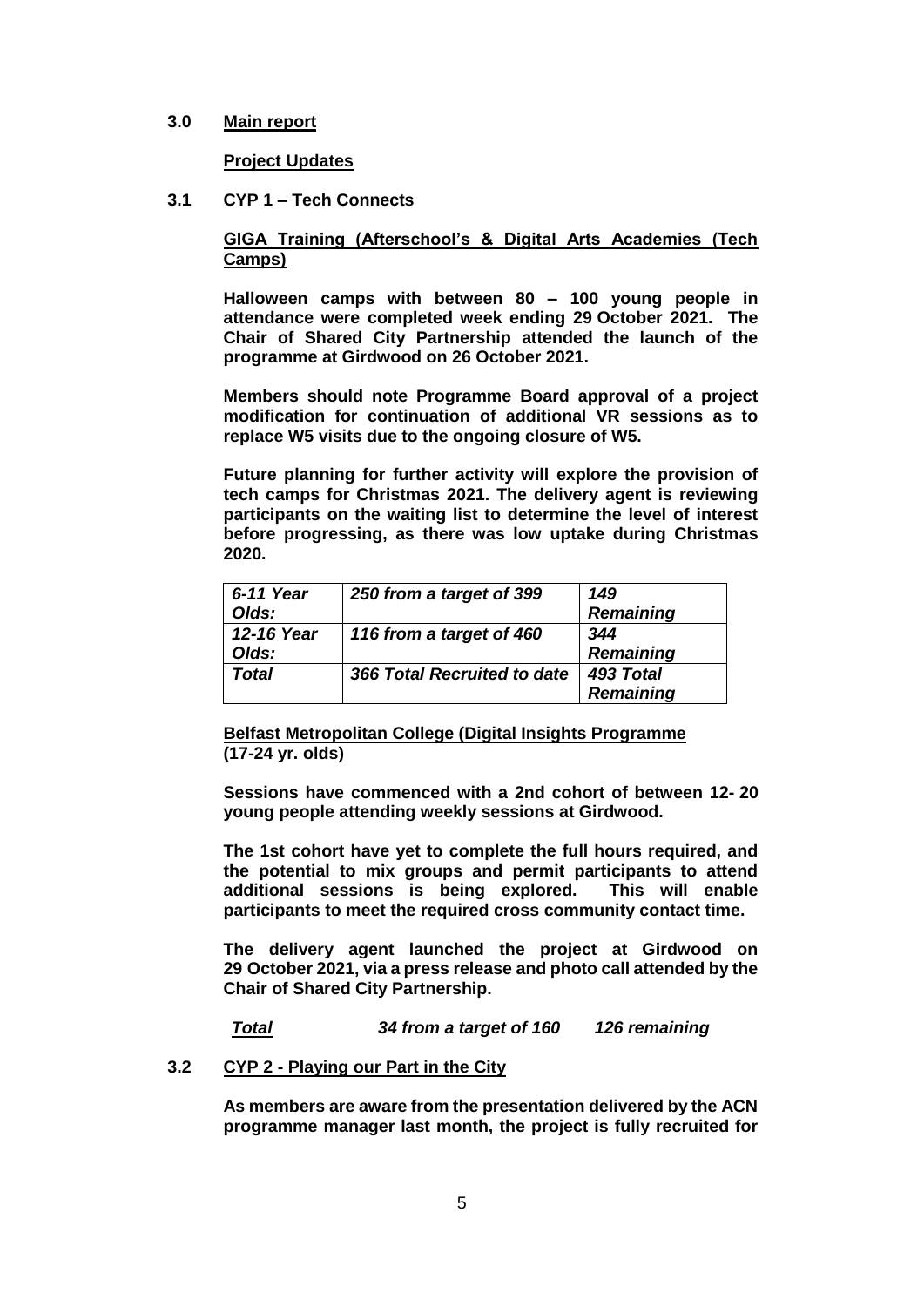**Years 3 & 4 and full contact hours and targets are expected to be achieved by December 2021.** 

**Members should note that a change of approach to enable condensed delivery via residential sessions for Ledley Hall and Ardoyne Youth Clubs was approved by the Programme Board.**

**A closure / celebration event to acknowledge the work of the parents, and young people's achievements, is currently being planned, potentially to take place at City Hall.** 

**Feedback from participants suggests this has been a good experience for them and that they would be willing to take part in future PEACE programmes.** 

**PEACE IV is currently awaiting the full submissions of registration forms before reporting the final Monitoring and Evaluation status on equality and impacts.** 

# *Total 598 from a target of 640 42 remaining ( Due to finish Dec 21)*

## **3.3 CYP3 – On the Right Track – Sports and Personal Change elements**

**The lead officer continues to engage with groups to ensure the required cross community contact time is achieved. During the period between 25-40 young people have completed Sports Leaders training including new participants from Grove and Phoenix Basketball and team building activity for the groups is currently being planned. An additional 30 participants from Cairn Lodge & Mas Boxing Clubs have also completed the OCN qualification during October 2021.** 

**Additional groups are to begin sessions in November & December 2021. The lead officer is progressing with recruitment/scheduling of joint group sessions, as well as liaising with the Active Communities Network to confirm groups for the OCN in Inclusion & Diversity. The option of delivering training at residentials is being explored with ACN.** 

**A review of options to utilise the Cross Border Residential Centres and associated contracts will commence in the new year, as most of the young people taking part in the programme are within the unvaccinated age category.** 

### *Total 647 from a target of 1800 1153 remaining*

### **Personal Change**

**Members are requested to note Programme Board approval for flexibility in the achievement of contact hours from 305 to 265, which is within the Output Indicator Guidance. Although Extern will endeavour to achieve as close to the full hours as possible.**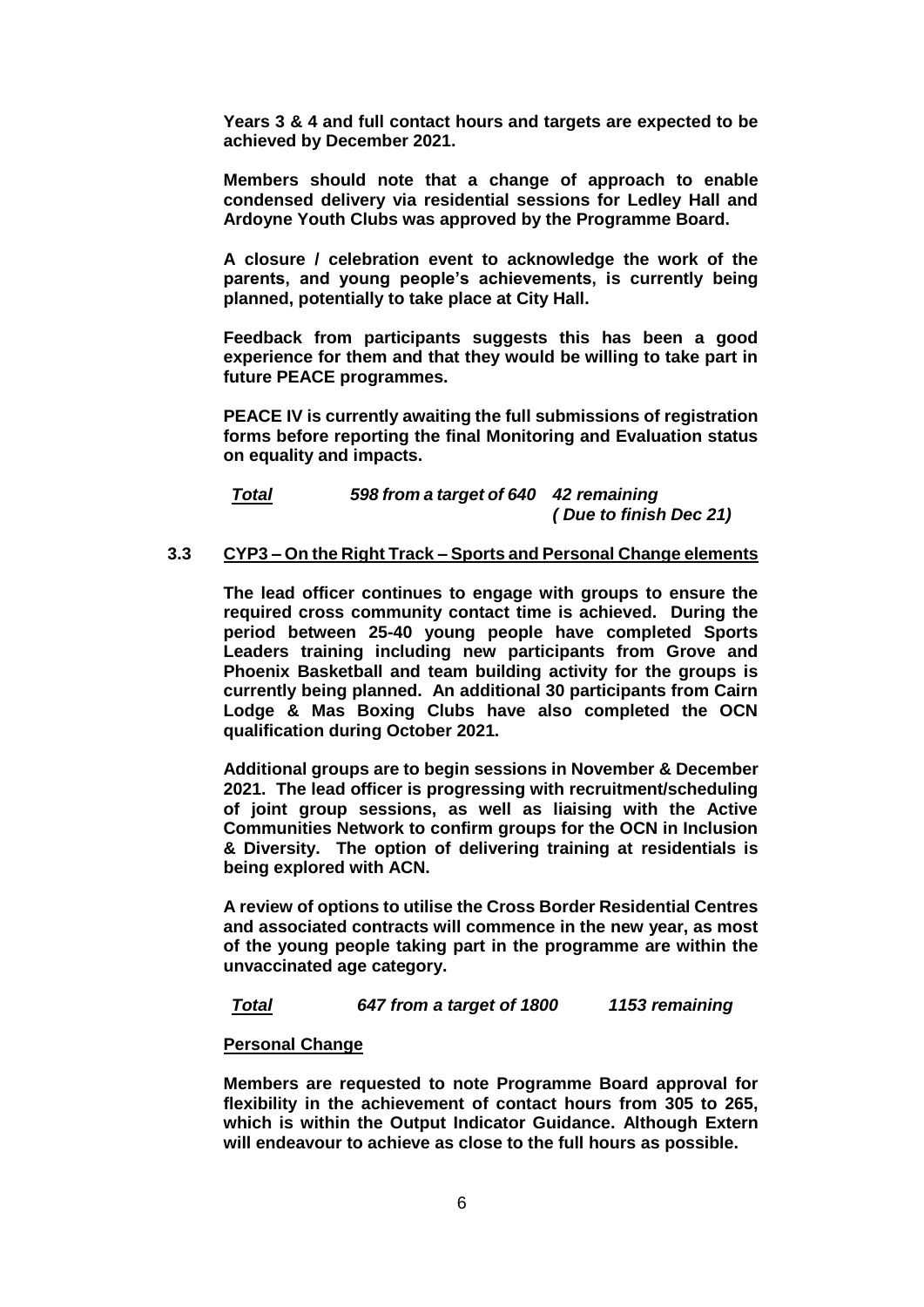**At present all participants have achieved at least 60 -70 % of target hours. The remaining sports sessions took place during October at Todd's Leap. Morrow Communications captured group content and individual testimonials from participants. As previously reported the programme will be fully delivered by end of December 2021.** 

*Total 42 from a target of 42 0 remaining – due to finish Dec 21* 

### **3.4 CYP 4 – Cooperation Ireland (Young Advocates)**

**Cooperation Ireland has recommenced the delivery of activity and to address dropout rates is over recruiting participants. A series of information sessions with interested groups took place in East, North & West Belfast and culminated in a combined team building event at Belfast Activity Centre on 19 October 2021.** 

**Members should note that delivery of activity is via a condensed approach with residential taking place in October 2021. The residential included a dragon's den type event whereby the participants pitched their ideas on issues affecting young people, this will then enable the group to agree on the campaign the young people will progress as part of the project. This exercise will also determine the focus of the first OCN that the group will complete.** 

**Monitoring and evaluation data including registrations forms for this final group is still to be submitted and is being followed up by the PEACE IV team.** 

**Morrow Communications attended the residential to capture footage for the PEACE IV journey, as this programme is due to end in March / April 2022.** 

*Total 48 from a target of 80 32 remaining* 

### **3.5 CYP 5 – NIHE Local Area Network Partner Delivery**

**NIHE have continually tried to re-engage previous participants on the programme, with no success. As such NIHE has confirmed the withdrawal of 188 young people from the attendance tracker, as they have not completed any hours, to ensure transparent recording of current participation levels.** 

**Members are requested to note the addition of a new group, Corpus Christi, into the West Belfast 2 network which will aid the achievement of the cross community balance***.*

**NIHE is currently exploring the potential of reinstating residential activity in January 2022, in order to explore ways to condense delivery and use an incentive for participants to take part. The SLA for participating groups is currently with SEUPB for review before the delivery agent issues any papers to groups for commitment to the programme.**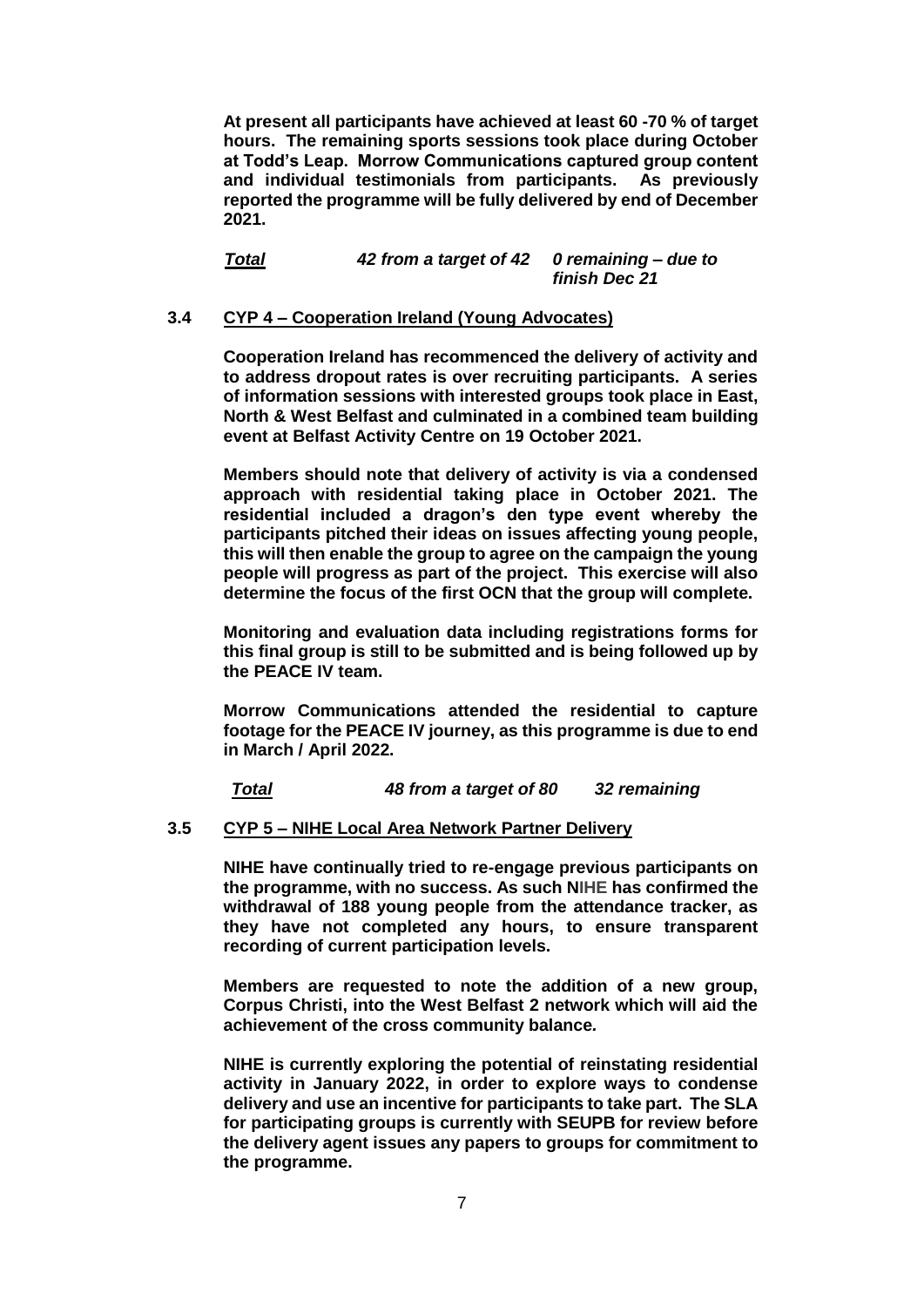**NIHE is exploring mental health resources with Action Mental Health (AMH) for CYP5 participants as part of the Pre-Tenancy Training and Active Citizenship elements of the programme. This will be deemed as benefit in kind for participants as AMH is delivering the Peace IV-funded Our Generation programme. To avoid double counting of participants and funding NIHE will incur no costs to deliver this element.** 

*Total 123 from a target of 900 777 remaining*

### *3.6 Financial and Resource Implications*

**The financial position remains as previously reported with spend of the CYP theme (up to Period 27) totalling £1,401,234. Payment of claims for NIHE Period 26 (£9,224) and for both BCC and NIHE Period 27 (£104,374) remain outstanding.** 

#### **3.7 Equality or Good Relations Implications/Rural Needs Assessment**

**The draft plan has been equality screened and discussed at the Equality Consultative Forum on 13 May 2015. The Equality Consultative Forum was further consulted on 18 Nov 2020."**

The Partnership recommended that the Strategic Policy and Resources Committee note the contents of the report.

#### **Shared Space and Services (SSS) Update**

The Programme Manager provided an update on the progress made to date in respect of the SSS theme, within the Peace IV Local Action Plan. She advised that implementation of the Shared Space and Services theme was progressing and drew Members' attention to a status update of the projects which had been attached as appendices.

She then referred to several capital projects which were being undertaken as part of the initiative, including:

**Springfield Dam -** As reported previously, discussion was underway in relation to the referred options for the naming process. Forth Meadow Community Greenway Project Board was to consider the preferred naming process, in line with Council Policy, at its meeting scheduled to be held on 17th November 2021.

**PEACE IV Network Scheme – Capital Works –** The Members were advised that work was progressing well on site. Section 1 was on course to complete in December 2021 / January 2022.

The Members were then asked to review and approve the design and layout of the draft panels in relation to the design and layout which had been attached as appendices to the report.

The officer advised that following a walk-through of Section 1 the preferred location and narrative content of the first 7 information panels had been recommended for the Members approval.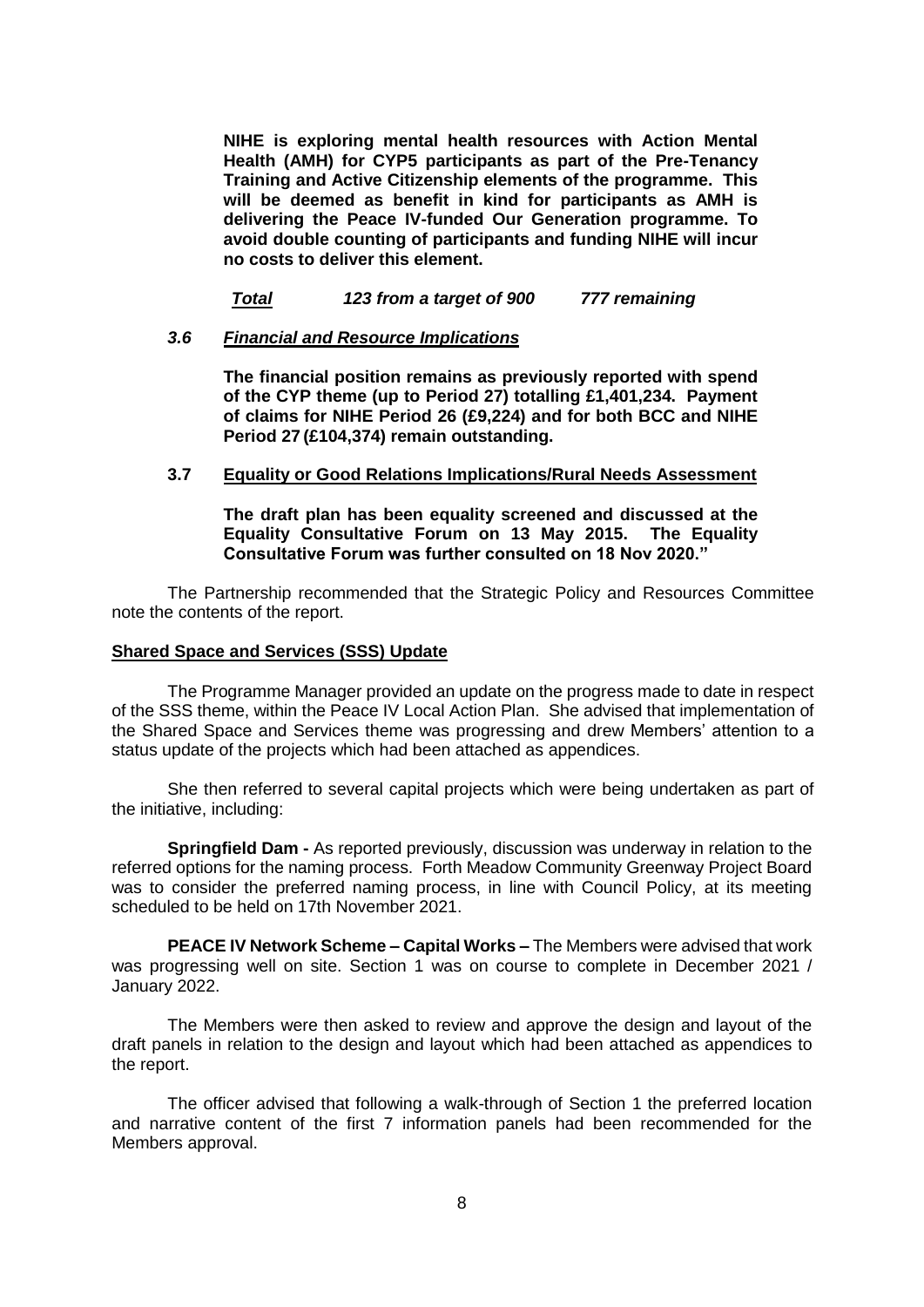A Member referred to the recent disturbances at Lanark Way and asked that officer to convey to the contractor the need to ensure that the final panels erected were robust and safely secured.

Works had commenced at section 2 in October 2021 and had initially focused on the treatment of invasive species.

The Members were asked to note the change in commencement of works at Section 3. Due to the weather conditions at this time of the year, and the risk of laying asphalt in cold weather, works at Section 3 had been postponed to January 2022.

The officer advised that the management and maintenance group continued to work through operational matters. Key updates / actions from the meeting on 14th October included the naming of the bridge in Springfield Dam Park, postponing works in Falls Park (Section 3), addressing invasive species in Section 2, the locations of the interpretative panels in Section 1 and the procurement process around identifying artist/s for the public art pieces.

She advised that the Public Art Steering Group/Panel continued to meet and had agreed that the proposed artworks should focus on the theme "Down to Earth". This was based on alignment with the brand identity of Forth Meadow Community Greenway "On Common Ground" and that the people of Belfast were often described as being "down to earth". Procurement of an artist would commence in November 2021, subject to approval by the SEUPB. In addition, the Members were asked to note the PQQ documentation for the Artworks (Appendix VII) which would also be submitted to the SEUPB review and approval.

**Social Value Clause –** The contractor had advised the Council of the employment of one work placement student and one apprentice in line with the social clause requirements. The Members were asked to note that further work was required in relation to long term unemployed and advice had been sought from the Council's Economic Development Department in relation to the appointments.

In addition, the contractor would be attending an Information Roadshow at St Georges Market on Friday, 8th November 2021 to promote employment, student placement and apprenticeship opportunities and also that further roadshows would take place throughout 2022. The officer reported that construction academies work to fulfill trainee requirements was also underway with the Council's Economic Development Department and Workforce Training and that discussion was also ongoing with the contractor in relation to the preparation of a community engagement plan.

The officer referred to a clause in the Social Clauses Template which related to the engagement with at least one local charity to organise a fundraising event in association with the project and she advised that the contractor had asked the Shared City Partnership to provide some guidance around potential charities and the type of fundraising event.

The Members considered this and suggested that the contractor engage with the organisers of established local food banks. The Members also welcomed the progress made to date in progressing the jobs and skills element of the Social Clauses and stated that they would be keen to see this work further developed.

In regard to the other Programmes:

### **Shared History, Heritage and Identity Content / Narratives for Shared Space**

The Project Lead continued to engage with discussion groups along the Greenway, with input from organisations including Shankill Women's Group; Paisley Park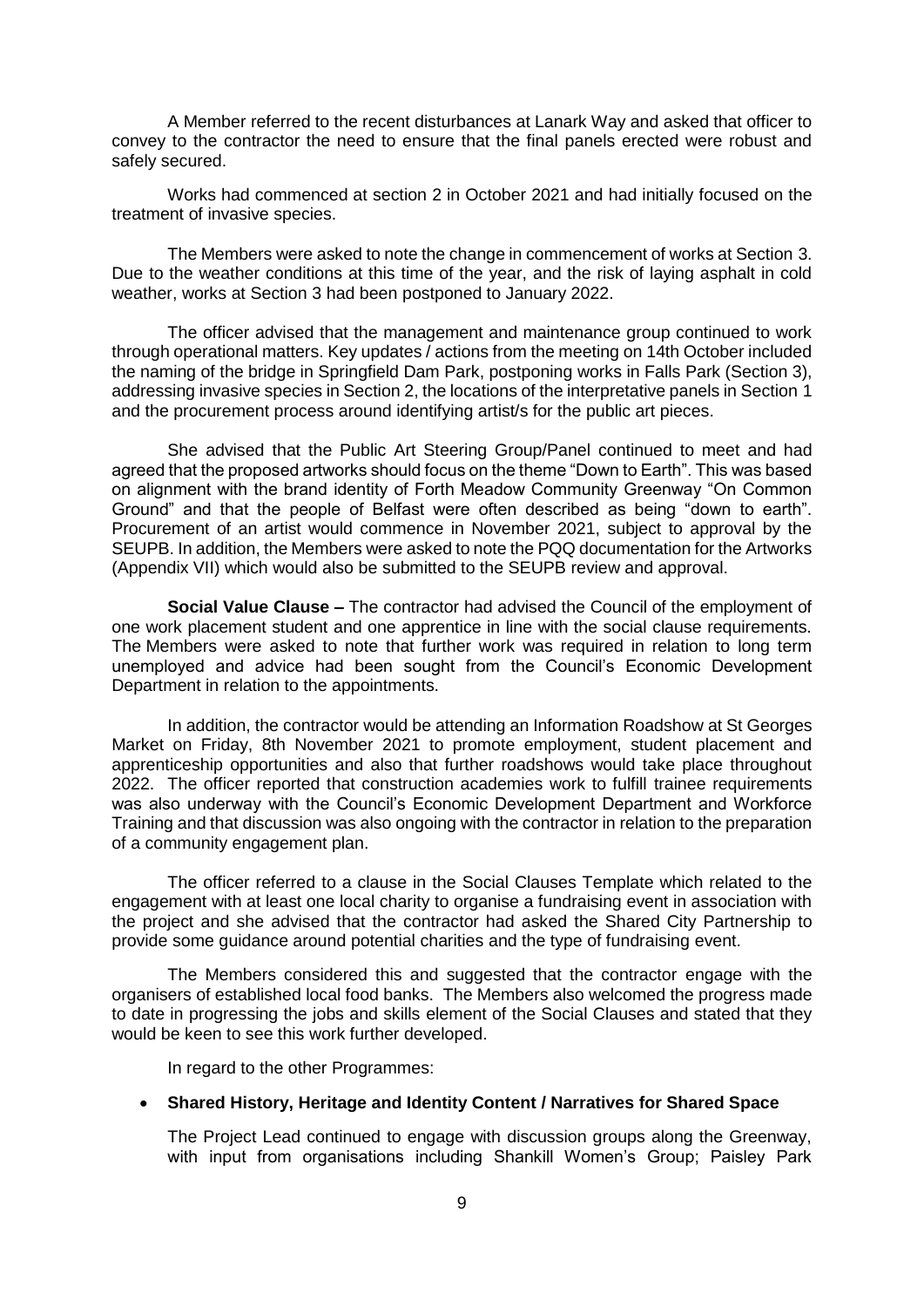Trustees; Whiterock Orange Hall and Ballygomartin Presbyterian Church; Ballygomartin Orange Hall; Springfield Primary School; Corpus Christ Youth Centre; Springmartin Women's Group and St John's Parish Church.

She advised that a similar approach to agreeing narratives and panel locations would be adopted for the remaining sections of the Greenway.

## **Shared Space Volunteer Training**

The Sustrans' Volunteer Cycle and Walk Lead projects were progressing well with the first group of 10 participants coming to the end of their training and expected to complete in November 2021.

The Walk Lead Volunteers had organised and managed a walk with a seniors' group, in collaboration with Council's Belfast Health and Development Unit, on 26th October in Bog Meadows.

The Members were asked to note that the SEUPB had approved the reallocation of the History Volunteers budget to support a 10% contract uplift to enable the existing volunteer training projects to recruit and train an additional 3 volunteers. Sustrans, Volunteer Now and The Conservation Volunteers had been approached to agree the increase in targets.

## **Dialogue and Engagement Project (young people, residents and BME groups)**

The officer advised that a summary of the findings from the recent residents' survey had highlighted support for the Greenway. Almost all the respondents had rated feeling safety, accessibility, and public amenities as very important to the use of the of the Greenway. Fifty-six percent of respondents stated that they were likely to use several parts of the Greenway, however, some people stated that they were still likely to only use parts near their own community, indicating that engagement work remained necessary to try and address this.

The officer advised that the full findings of the survey would be reported to the Members at a future meeting.

A second site visit by MDL to Belfast had taken place on 18th-22nd October 2021. It had involved meetings with Greater Village Regeneration Trust, Artsekta, Friendship Club, TACIT and North Belfast Youth Group, linking in representatives of residents, BME groups and young people. Further visits and discussions had been scheduled for November.

### **Governance / Management Model**

Viatic had also been involved in the second site-visit referred above and met with representatives from the Community Partnerships / Umbrella Groups, such as the West Belfast Partnership Board, the Greater Village Regeneration Trust and TACIT to gauge interest, levels of expertise and involvement in the governance model. The contractor would combine the visit with MDL in November with further discussions with other partnerships / forums, including the Greater Shankill Partnership, Blackmountain Shared Space and Paisley Park Trustees.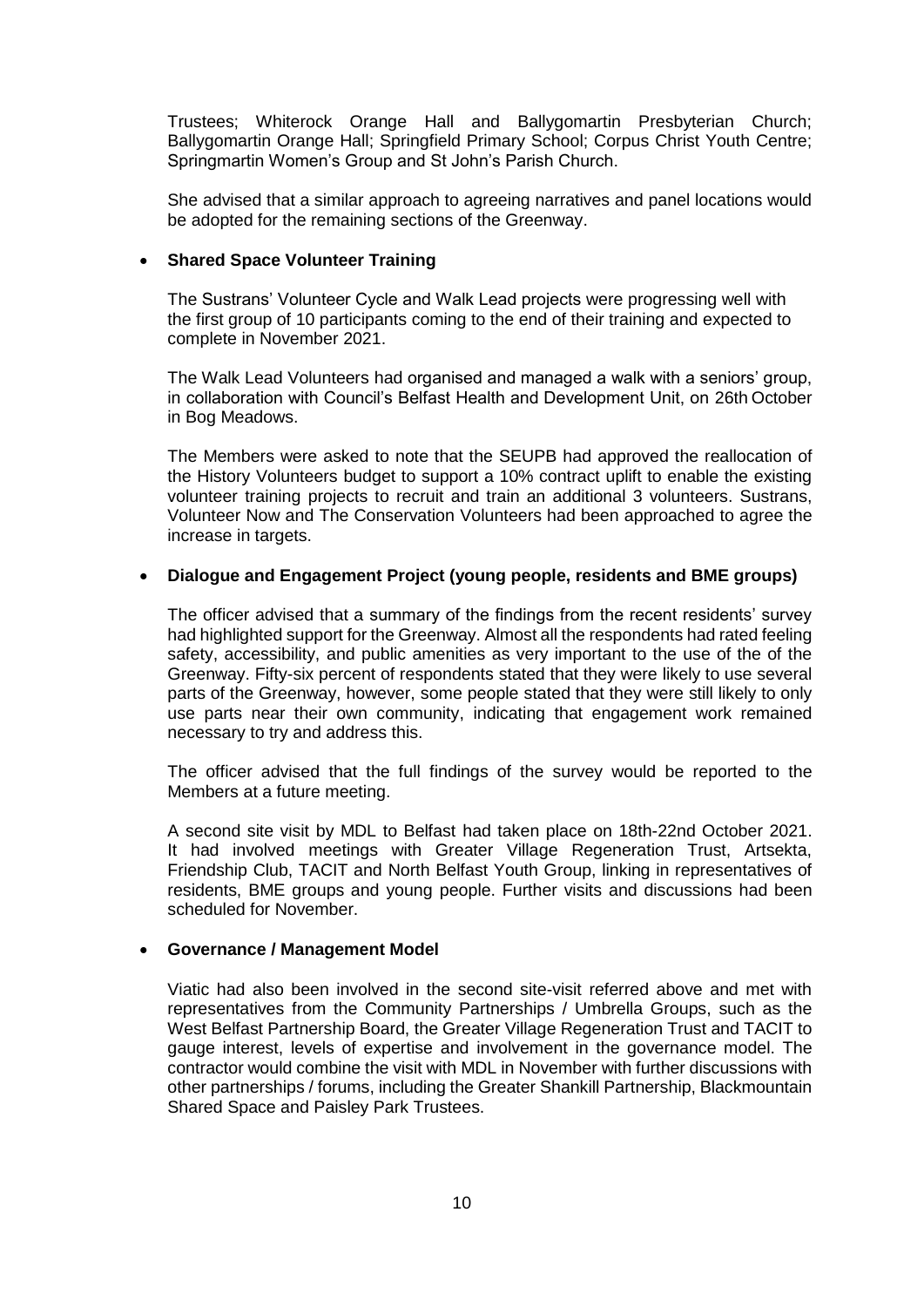# **Youth Engagement and Civic Education**

The tender call had closed on 15th October 2021, three applications had been received, with the moderation meeting having been facilitated on 28th October 2021 and it was anticipated that the contract award would be made late November 2021.

# **Springfield Dam Activities**

Discussions involving City and Neighbourhood Services officers from Outdoor Space and Active Living, Parks Outreach, Community Services and PEACE IV, were being scheduled to agree a programme of activities.

# **Modular Building**

The modular building continued to be opened through an agreed internal process to facilitate the Sustrans' Volunteer training project.

# **SSS Activities Co-ordinator**

A tender call for the provision of animation activities and showcase events along the Greenway had opened on 22nd October 2021 and would close on 12th November 2021.

The Partnership was advised that claims up to and including Period 25 totalling £1,589,170 had now been fully reimbursed by the SEUPB. The Period 26 claim valued at £50,171 and Period 27 claim totalling £85,411 remained outstanding.

The Partnership agreed to recommend to the Strategic Policy and Resources Committee that it note the contents of the report and associated appendices and that it:

- agree the narratives and locations of the 7 panels for Section 1;
- agree the design and layout of information panels:
- agree that the panels and narratives would be subject to equality screening;
- agree to delegate authority to the Capital Project Board at its meeting on 17th November, to agree on the design of the panels around the Parks, with a report to be submitted to the December meeting of the Partnership; and
- the contractor be advised to engage with the organisers of established local food banks in terms of organising a potential fundraising event in association with the project.

# **Building Positive Relations (BPR) Update**

The Partnership considered the undernoted report:

# **"1.0 Purpose of Report or Summary of main Issues**

**To provide the Shared City Partnership (SCP) with a progress report in respect of the Building Positive Relations (BPR) theme of the PEACE IV Local Action Plan.**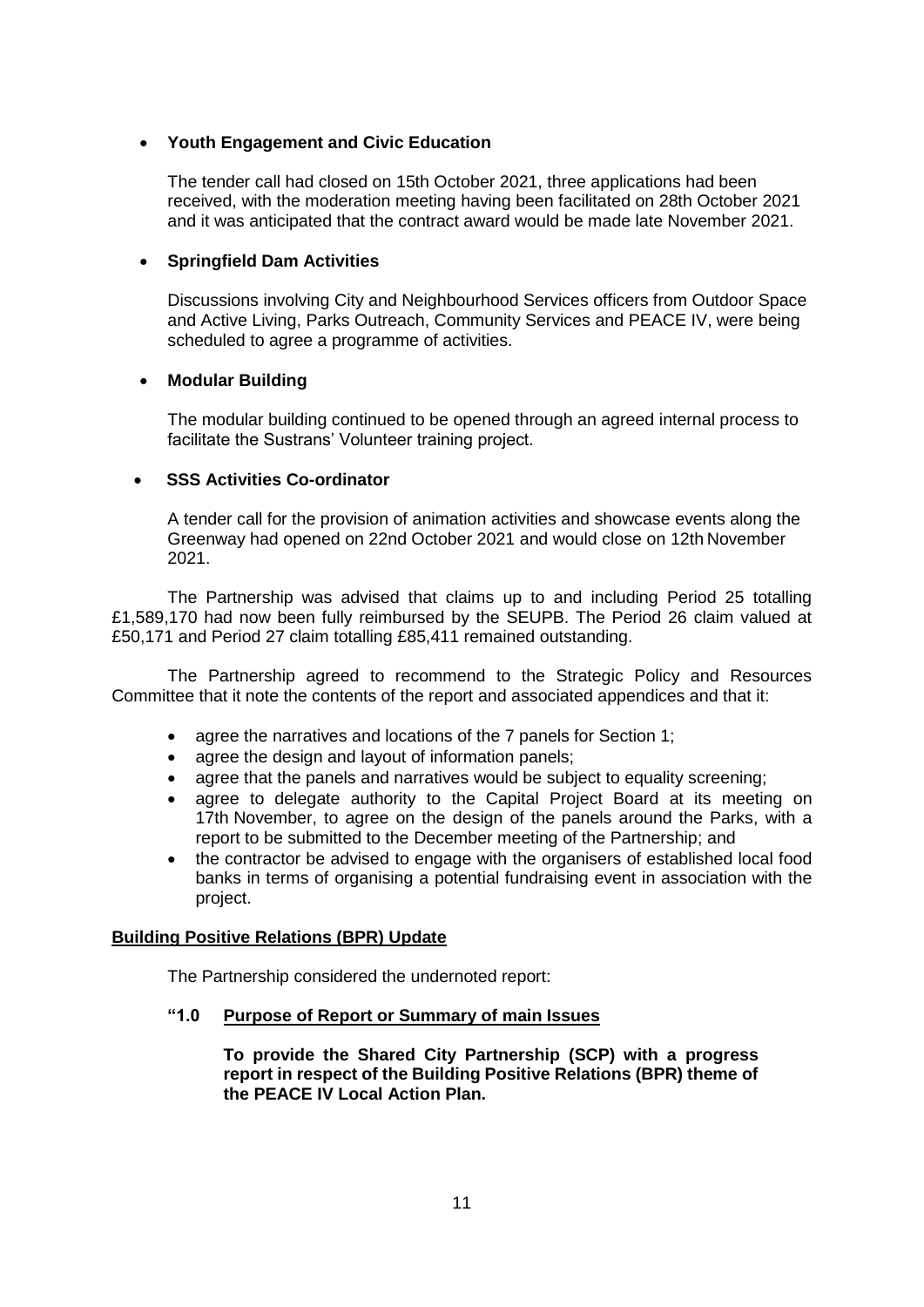# **2.0 Recommendations**

**The Partnership is requested to recommend to the Strategic Policy and Resources Committee that they agree the following proposals and note the contents of the report and related appendices:** 

- **BPR5 LINCS - to extend the delivery timeframe to 30 September 2022, to increase the capacity building and further develop the Inclusion Forum.**
- **BPR5/Traveller - to delegate authority to the PEACE IV Programme Board to agree the rescope of the Traveller Support Hub to a Capacity Building programme, subject to SEUPB approval.**
- **BPR5/Roma - to extend the participant group for the Advocacy and Advice Skills training to the wider community.**
- **BPR6/St Comgall's - to amend the format of six hard copy interpretative panels to replace with an online digital resource to enable the content to be more accessible.**
- **Cinematography - to include BPR6 in the project and to extend the delivery timeframe to October 2022 and to increase the contract award by £5,750, subject to agreement by SEUPB.**

## **3.0 Main report**

### **Key Issues**

**Delivery of project activity is increasing as the easing of government restrictions has enabled all delivery partners to reestablish activity on a face to face basis.**

**Members should note the new Thematic Project Manager, Julie Larmour Knight, commenced work on 26 October 2021. Julie is currently establishing contact with relevant delivery partners.** 

### **3.1 BPR1 – Cross Community Area Networks (CCAN)**

**Implementation of the project is increasing with most networks now having completed good relations activity delivered by Verbal Arts Centre. Condensed delivery of other activity via residentials continues to be explored.**

**Members are requested to note a modification to permit the use of an SLA was approved by the Programme Board. The SLA will help manage community groups expectations regarding contact hours, facilitators costs and monitoring & evaluation information required and also encourage participation and commitment to the programme. This approach will bring the BPR1 project in line with the SLA approach used within the CYP programme.**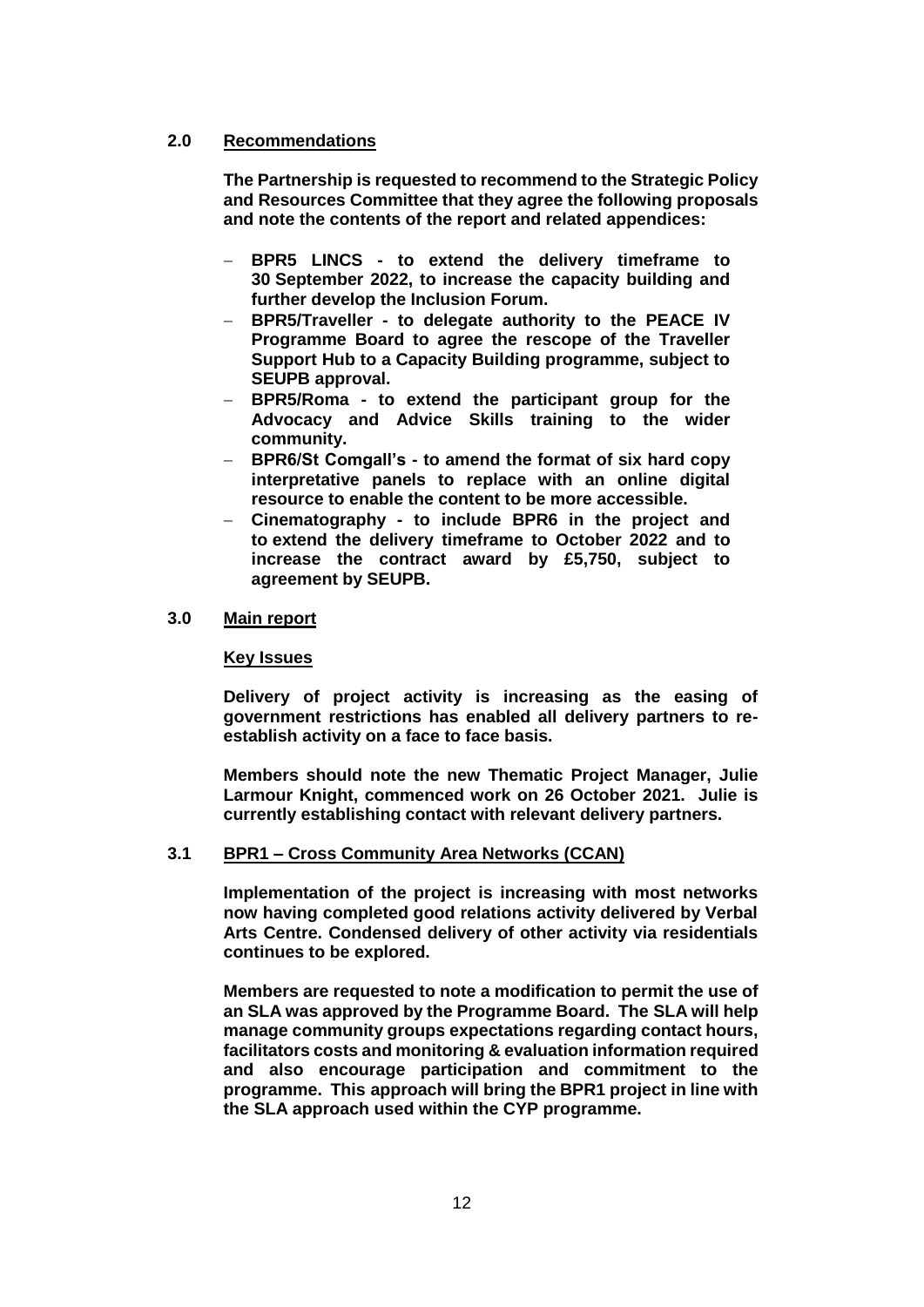**The Place shaping contract has now been formally awarded and implementation of this element is progressing. NIHE are also due to extend contracts with their delivery agents.** 

# **3.2 BPR2 – Creative Communities Project**

**To date 59 participants across three clusters remain engaged in activity.**

**The Clonard/Mid-Shankill cluster is nearing completion. A showcase event involving the unveiling of the artworks to coincide with infant loss week took place at City Hall on 15 October 2021. Significant publicity of the event highlighted the sensitive issue the cluster worked on and promoted the cross-community work of participants and PEACE IV.** 

**Face-to-face activity by the artist in residence is continuing with Woodvale/Ardoyne and Divis/Lower Shankill cluster.** 

**Re-engagement with St Malachy's and Albert Foundry FC participants in the Football Thematic cluster has been challenging. A study visit to the National Stadium is being planned to gain momentum.**

**Procurement for the appointment of Artist in Residence for the Carlisle Cluster and Ardoyne Cluster is progressing.**

**Discussions with client groups involved in the LGBTQ+ cluster are currently paused due to the current Outburst Arts Festival and pressures for groups to respond to core funding calls. Discussions to date have highlighted the need for the artist in residence to be from LGBTQ+ community to understand the issues face by the community and to encourage participation. Discussions with the groups will recommence mid-November.** 

# **3.3 BPR3 – Transform for Change Project**

**Transformative Leadership Programme:**

**Delivery of the Leadership Training is ongoing with five clusters across the City. The trial of an evening course in North Belfast has been well received with 16 participants actively involved in the programme. A further North Belfast cluster is due to commence on 9 November 21.** 

**Members should note that following the delivery of one well-being session as part of the Resource Allocation project with South Belfast cluster project, the project lead has withdrawn from the programme due to procurement challenges, and as such, the two remaining well-being sessions will not be delivered.** 

**Other Resource Allocation cluster projects are at various stages of progression and include mental health training, youth training and community days.**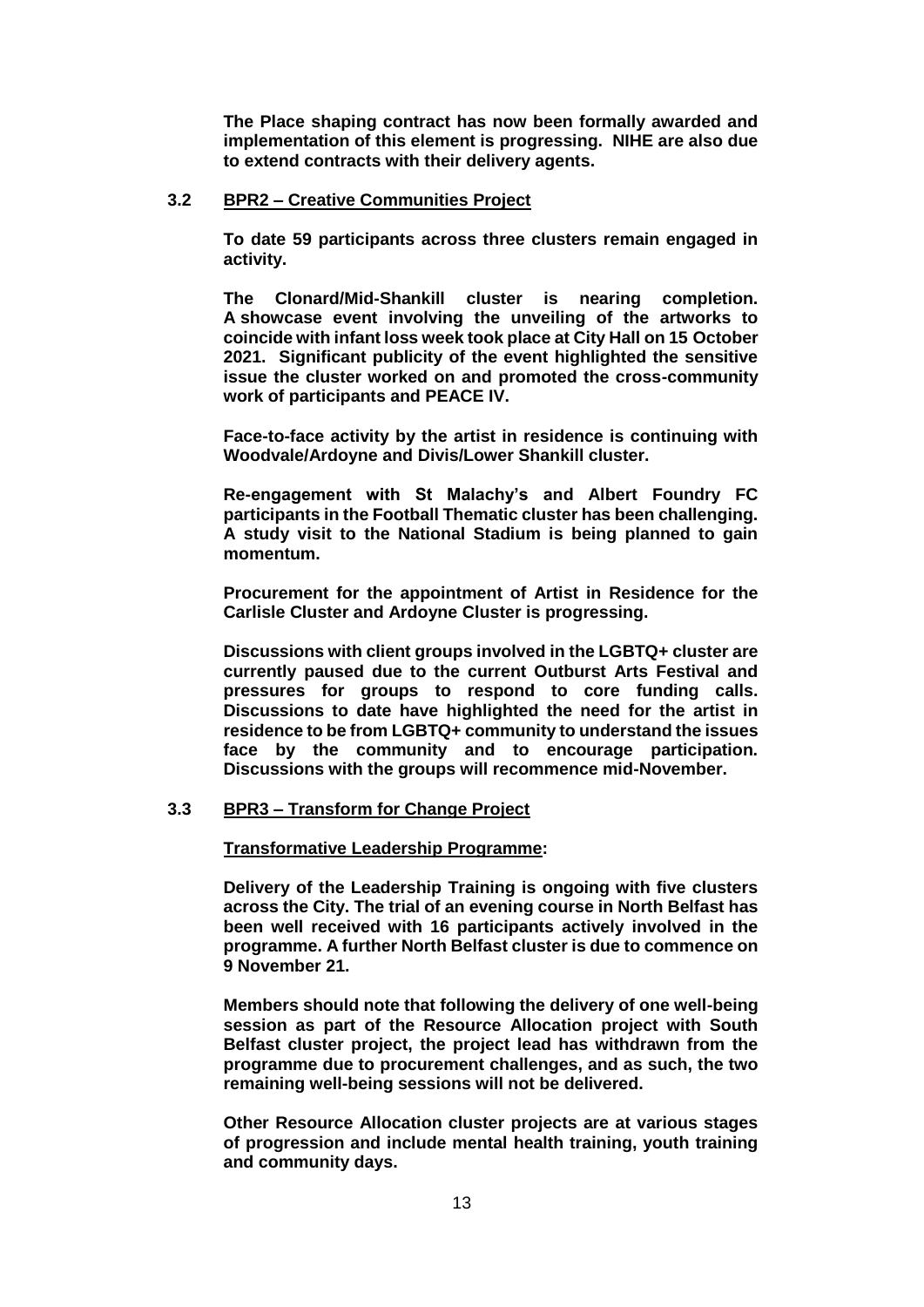**NICVA and delivery partners have commenced delivery of further Resource Allocation project development and have raised concerns regarding the Resource Allocation Agreement. Discussions on the approach are being progressed with Legal.** 

**The new TPM will progress the community engagement events and local study visits as a key priority.**

## **3.4 BPR4 – Belfast and the World (BATW)**

**Delivery of activity via a condensed programme of 5-6 weeks for the final year cohort is progressing via blended learning online/ residentials/ face to face sessions.** 

**Planning for delivery of the Civic Led play focusing on Partition and the learning resource pack focusing on 'How do we do commemoration better' are underway.**

**The delivery agent is exploring the potential to extend delivery into 2022, subject to contracted budget availability. A formal modification will be progressed, as required, in the near future.**

**The new Thematic Project Manager will be reviewing potential options for the delivery of targets associated with the EU Study trips and alternative trips across NI and ROI.**

#### **3.5 BPR5 – Supporting Connected Communities - LINCS Projects**

**All four Neighbourhood Participatory Forums (NPF's) have reviewed and updated their Action Plans which will determine the future activity / sessions to be progressed. Members should note that whilst the project is close to achieving agreed targets and outcomes, (96 participants completing 68 hours in line with the agreed rescoped activity), flexibility to ensure achievement of outcomes is required. BAME participants remain anxious about engaging outside of their own social bubbles and the delivery partner is making every effort to meet target hours and outcomes.**

**Given the above, the delivery partner, NI Alternatives has submitted a modification request to extend the delivery timeframe of the project from February 22 to September 22. During this period further capacity building for key participants from the four NPF's and Inclusion Forum will be delivered including:**

- **1. Development and embedding of the Inclusion Forum – the extension will enable 10 additional strategic meetings, with 20 participants at each meeting, at least 4 of whom would be current participants / NPF members.**
- **2. Leadership Development - key individuals from the four NPF's (8-10 current members) have been identified as having potential to develop as community leaders / champions on building relationships between / within their community with focused training and development. It is**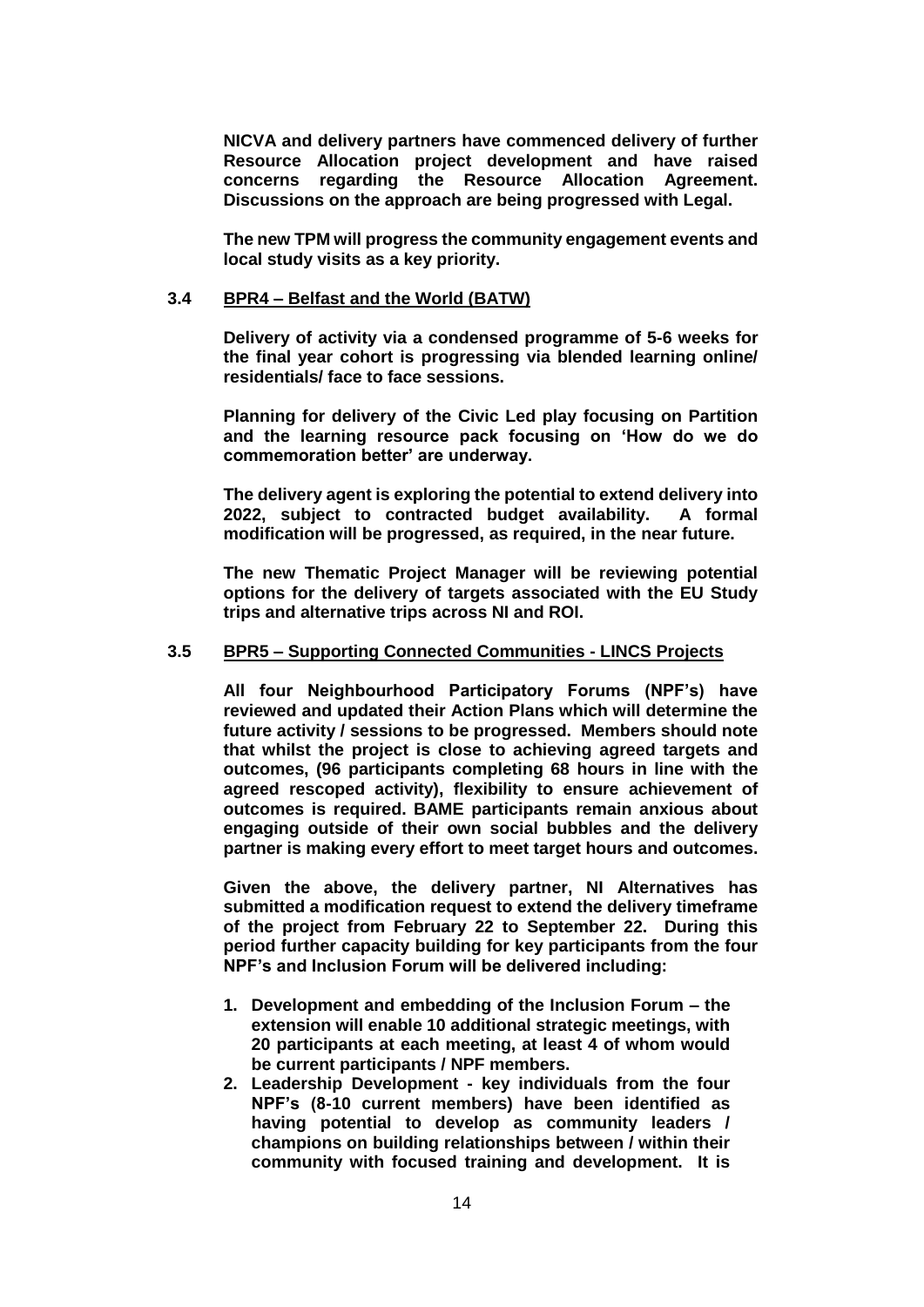**proposed that further development of active citizenship with a focused leadership programme will build on learning to date and deepen existing skills, capacity and confidence. The programme will bring these participants together on a monthly basis for a 4-hour training / engagement programme.**

**The modification will enhance the active citizenship element and leave a deeper legacy impact of the project.**

**Members are requested to consider and agree the PEACE IV Programme Board recommendation of approving the modification subject to:**

- **(i) The Inclusion Forum to link in with the Good Relations Unit and co-ordinate with the Migrant Forum.**
- **(ii) Participation in the Leadership Development programme must be 50% BAME and 50% host communities.**

### **3.6 BPR5 – Traveller Project - Supporting Connected Communities**

**Engagement with the Traveller Community is ongoing and members should note that whilst progress has been gradual the agreement of the Traveller community to participate in the project represents a major step forward.**

**The first programme of workshops and exhibition commenced delivery of Genealogy sessions on 9th October 2021. The sessions will explore culture, history and heritage of the Traveller and settled communities and will culminate in the delivery of a related exhibition.**

**Discussions to identify other engagement opportunities through existing support agencies such as Extern, Barnardos and NIHE is ongoing. The scoping of a programme aimed at young mothers focusing on Health and Wellbeing is being progressed. Discussions with a local Housing Fold to work with local Traveller Men to develop a community garden within the Fold grounds are also underway.** 

**It has been identified that a rescope of the Traveller Support Hub into a capacity building programme is necessary. The content of the capacity building programme is being developed in conjunction with existing support agencies, and the sector, and will comprise of activities to engage the Traveller and settled communities, and provide opportunities for access to services to be promoted via a drop in approach. To accelerate approvals for this rescope, Members are requested to delegate authority to the PEACE IV Programme Board to agree the Capacity Building programme, subject to SEUPB approval.**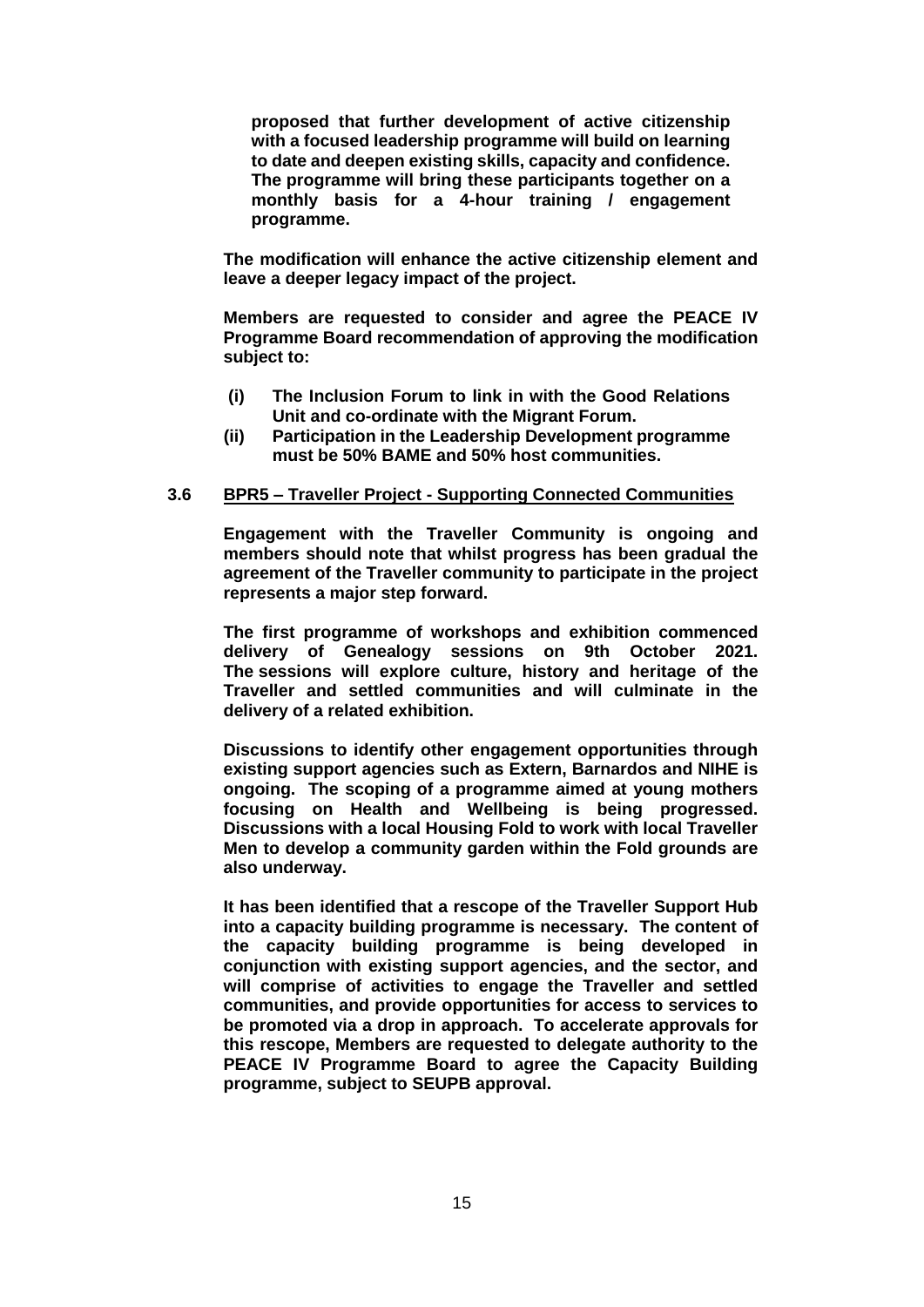# **3.7 BPR5 – Roma Project - Supporting Connected Communities**

**The Roma Support Hub is active, and monitoring of calls is progressing. The number of calls and advice sessions is increasing weekly, mainly dealing with welfare issues associated with living conditions, education and health. The revised Schedule of Processing to enable the processing of data through a subcontract with Advice NI has been issued and agreed.**

**Delivery of the Building Positive Relations programme has commenced with 18/20 core participants. It is anticipated that these participants will then progress to partaking in ESOL English language lessons, as previously approved by the Programme Board and noted to the Partnership.** 

**Challenges associated with the capacity of current Roma participants to progress to the Advocacy and Advice Training has been highlighted due to their newcomer status and language barriers. Members are requested to note that the PEACE IV Programme Board and SEUPB agreed a modification to broaden the recruitment for these elements to both the Roma community (including the core participants) and the wider community.**

### **3.8 BPR6 – St. Comgalls**

**Workshop activity for both participant groups is progressing and planning is also underway for the networking event and seminar to take place by December 2021.** 

**Members should note that the St. Comgalls capital build is now scheduled for completion January 2022 which will enable SEUPB's condition of delivery of project activity within the building to be met.**

**The delivery partner has been re- engaging with groups involved in the Oral History Steering Group. The research element which contributes to the exhibition and educational resources is also to be developed over the coming weeks.** 

**Members are requested to consider and approve a modification request to change the format of six hard copy interpretative panels to online digital resource to enable the exhibition materials and resource to be accessible and reach a broader audience.** 

**On considering the modification, the Programme Board noted the modification will futureproof and extend the resources and will not change the impact of the project or require any changes to budget. Members also note that ongoing costs associated with maintenance of online resources beyond the lifetime of the PEACE IV will be met by Falls Community Council.**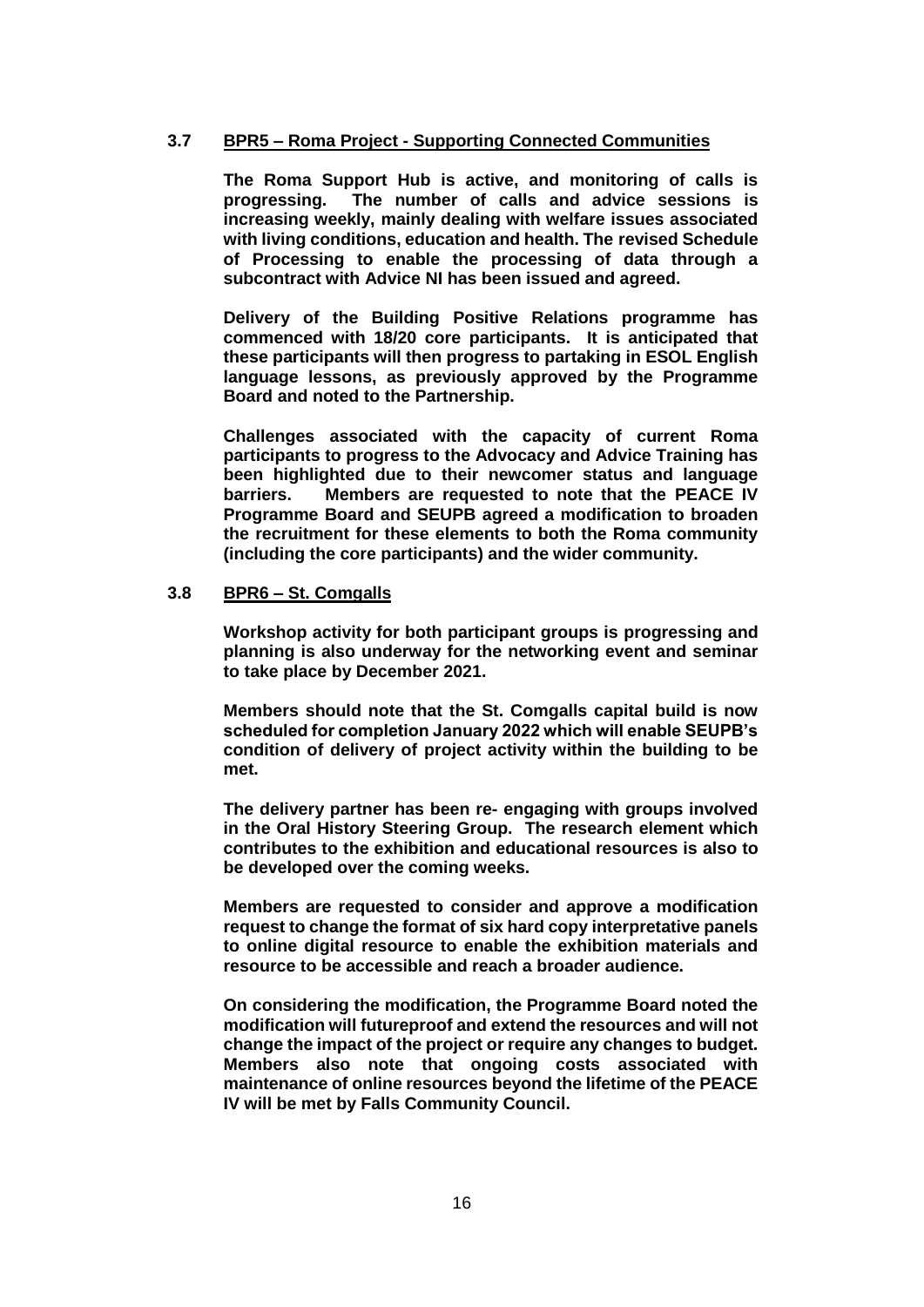# **3.9 Cinematography Project**

**Morrow Communications is continuing to capture project activity and content for the Belfast Peace Journey project and thematic films as well as for social media clips. The current priority for filming is capturing the activity of projects due to complete in December 21, including CYP2 and CYP3 Personal Change element.** 

**Approval of extension requests for several PEACE IV projects has resulted in a requirement to extend the contract with Morrow Communications to October 2022 to enable all filming, editing and production of the films to be completed.** 

**The BPR6 St. Comgalls project was not approved by SEUPB at the time of the contract award to Morrow, therefore to ensure equal treatment of all projects, and to fully capture all activity delivered through the Belfast PEACE IV LAP there is a need to include the filming of this activity in the Morrow contract. As such Members are also requested to agree the above proposal and associated uplift of the contract value by approx. £5,750 to cover associated costs of including BPR6 and the extended delivery timeframe. This uplift in the contract is within the 10% threshold for increases in contract value and will be met by cost savings within the BPR3 TFC project.**

### **3.10 Financial & Resource Implication**

**The financial position for the BPR theme remains as previously reported with £1,792,882 reimbursed by SEUPB for some claims up to Period 26. Reimbursement of Period 26 for NIHE and St. Comgalls (£54,641) and for Period 27 (£326,709) remains outstanding.** 

### **3.11 Equality or Good Relations Implications/Rural Needs Assessment**

**The draft plan has been equality screened and discussed at the Equality Consultative Forum on 13 May 2015. The Equality Consultative Forum was further consulted on 18 November 2020."**

The Partnership recommended to the Strategic Policy and Resources Committee that it adopt the recommendations as detailed at 2.0 of the report.

# **Update on DCGRP Action Plan**

The Partnership considered the following report:

### **"1.0 Purpose of Report or Summary of main Issues**

**To update the SCP on delivery of the District Council Good Relations Plan (DCGRP) 2021/22.**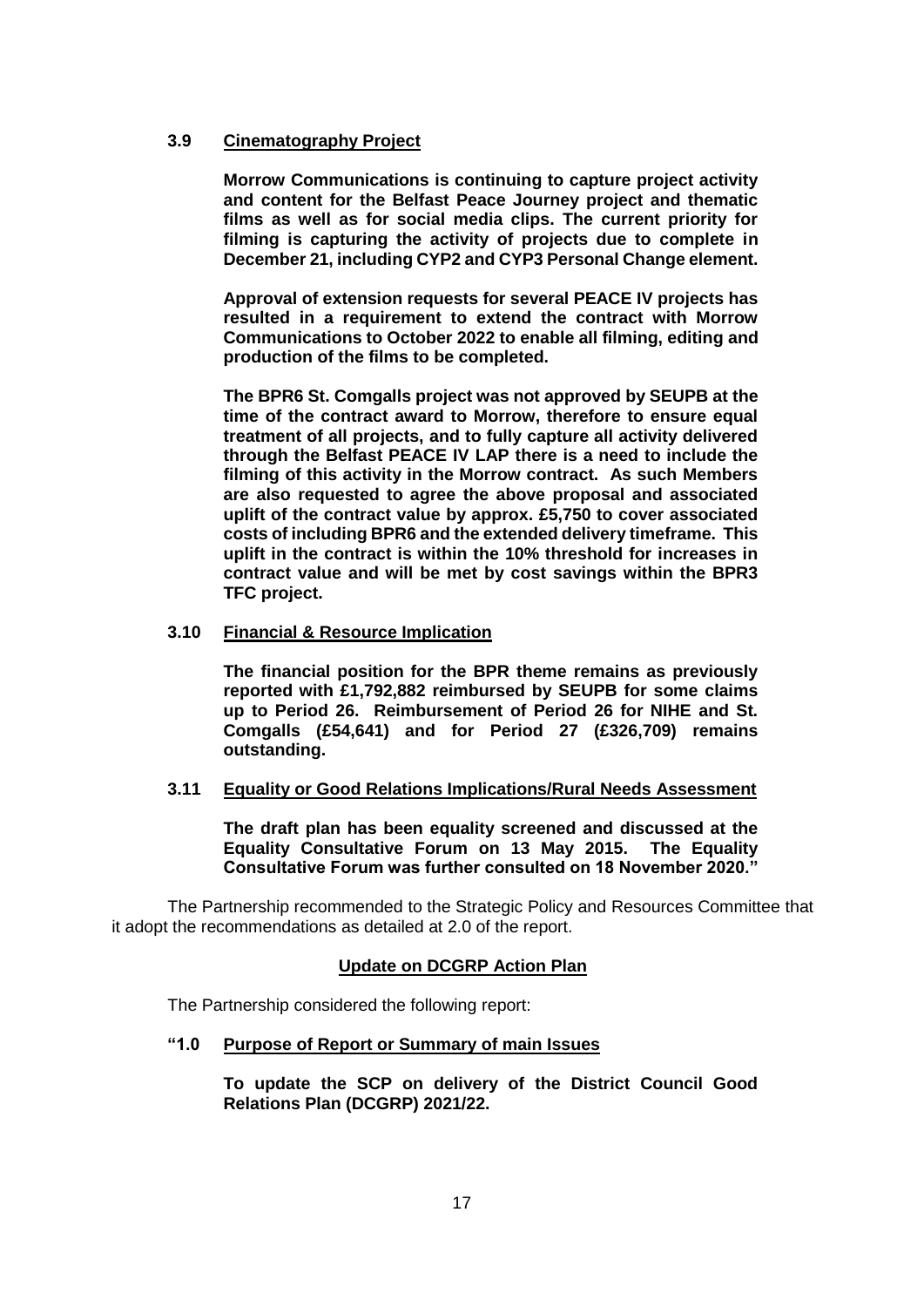# **2.0 Recommendations**

**Members are asked to note the following updates from the ongoing delivery of the Good Relations Action Plan and agree;** 

 **funding support of £2,500 for Black Mountain Shared Spaces to deliver a cross community Christmas fair at the Springmartin Interface.**

## **3.0 Main report**

**3.1 Delivery of the DCGRP Action Plan 21/22 is continuing.** 

**The new temporary Good Relations Officer, Danny Sweeney is now in post and has been engaging with community groups and establishing relationships.** 

**Groups have reported that due to COVID restrictions there have not been opportunities to organise large scale cross community events in the area. Liaison is ongoing between the groups and with a relaxation of restrictions on public gatherings, it is anticipated that larger scale cross community events will resume in the near future.**

**As members are aware, the DCGRP Action Plan 21/22 includes the BCC10 Strategic Intervention Programme which provides £15K of funds to be distributed on an area basis. This is to ensure a targeted, strategic and proactive approach and interventions requiring support must address good relations issues and one of the T:BUC priorities.**

# **3.2 North Belfast**

**Members are asked to agree to provide £2,500 funding support, under the theme of the DCGRP BCC 10 Strategic Intervention Programme, for Black Mountain Shared Spaces to deliver a cross community Christmas event at the interface at Springmartin. The proposed event has been identified through relevant local groups that focus on vulnerable/interface communities and meets the good relations outcomes and T:BUC priorities. The event will involve a Santa's grotto, music, food stands and stalls run by local community groups, selling sundry items to raise funds on a not for profit basis.** 

- **3.3 Members should also note that, under the BCC10 theme, Letters of Offer have been issued to groups for projects, as follows:**
	- **Belfast Interface Project - £10,000**
	- **Black Mountain Shared Space, Critical Engagement Programme - £8,000**
	- **TASCIT - £14,390**
	- **Greater Shankill Partnership - £5,000**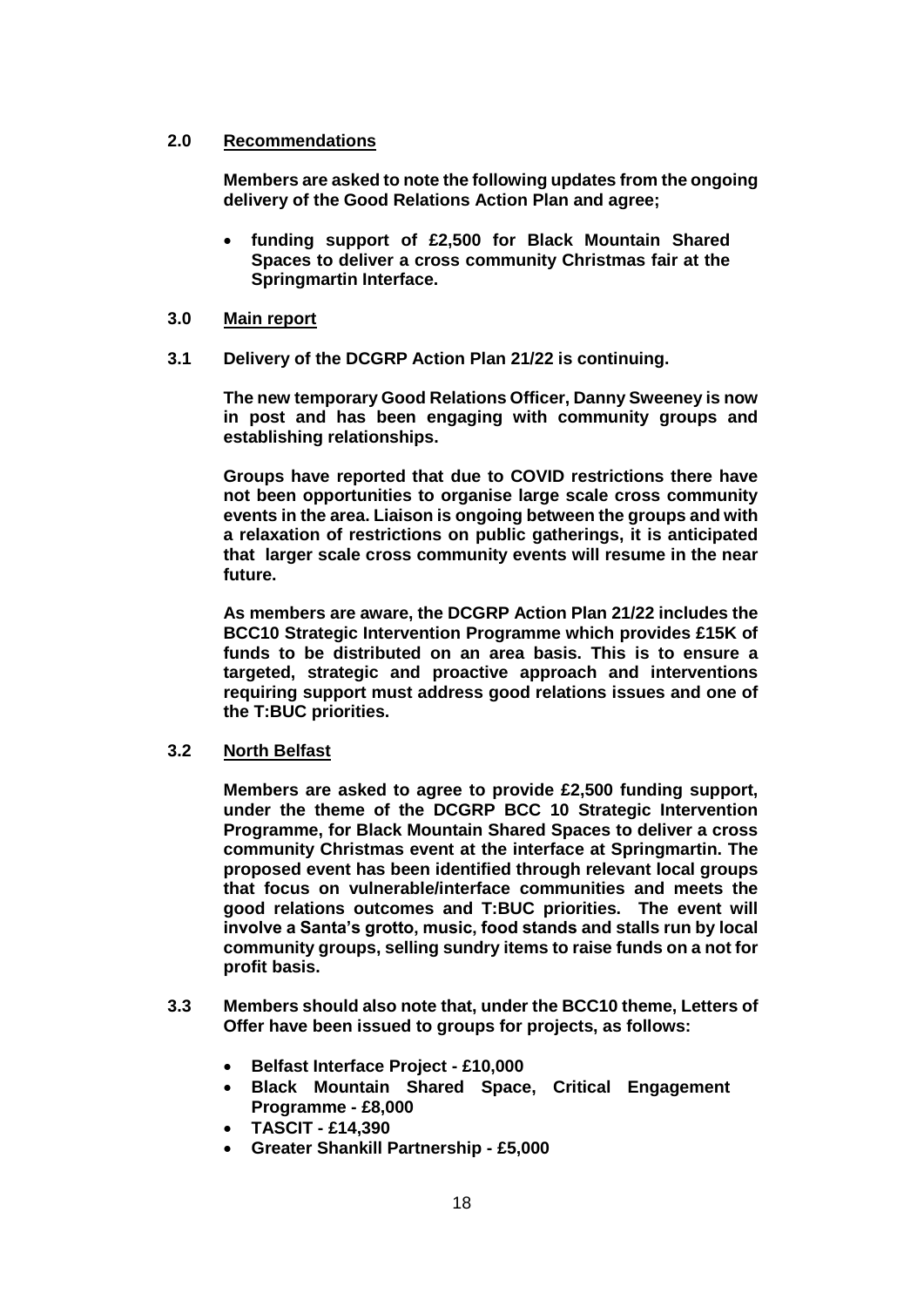- **New Lodge Arts - £2,500**
- **Dean Clarke Foundation - £1,940**

**The award of £1,500 to Holy Family and Mountcollyer Youth Clubs for a joint Christmas Fair is being progressed and is subject to approval at full Council on 1 November 2021.**

**The above funding allocations have been previously considered by the Shared City Partnership and approved by Council.**

**3.4 Further key highlights on delivery of the DCGRP Action Plan for members to note are:**

**The Schools Project delivered under BCC9 will be recommencing pupil to pupil contact from November, in line with current COVID restrictions.**

**The Council will be represented at the Peace Barriers Conference taking place on Wednesday 3rd November, and a report on the Conference will be brought to the December meeting of the Partnership.**

**Dr Lucy Michael has been awarded the contract to carry out the research, commissioned by the Council, PHA and BHSCT, looking at the lived-in experiences of people from Black, Asian and Minority Ethnic Communities in Belfast.**

**Red Cross have also been awarded the contract to deliver orientation to new communities and information to host communities.** 

### **3.5 Financial & Resource Implications**

**All costs are covered through the District Council Good Relations Action Plan budget 21/22 as agreed by Members in March 2021.**

### **Equality or Good Relations Implications/Rural Needs Assessment**

#### **All the projects/programmes have been approved in the DCGRP 2021/22."**

The Partnership was advised of an additional request that had been received from the NI Community of Refugees and Asylum Seekers (NICRAS) seeking funding support of £1,000 to provide translation assistance to those people claiming the High Street Voucher. She advised that it was the NICAS intention to write to people in their own language to provide details of how to activate and spend the voucher.

The Partnership noted the update and agreed funding support of £2,500 be awarded for Black Mountain Shared Spaces to deliver a cross community Christmas Fair at the Springmartin Interface and £1,000 to NICRAS to deliver translation support in relation to the High Street Voucher Scheme.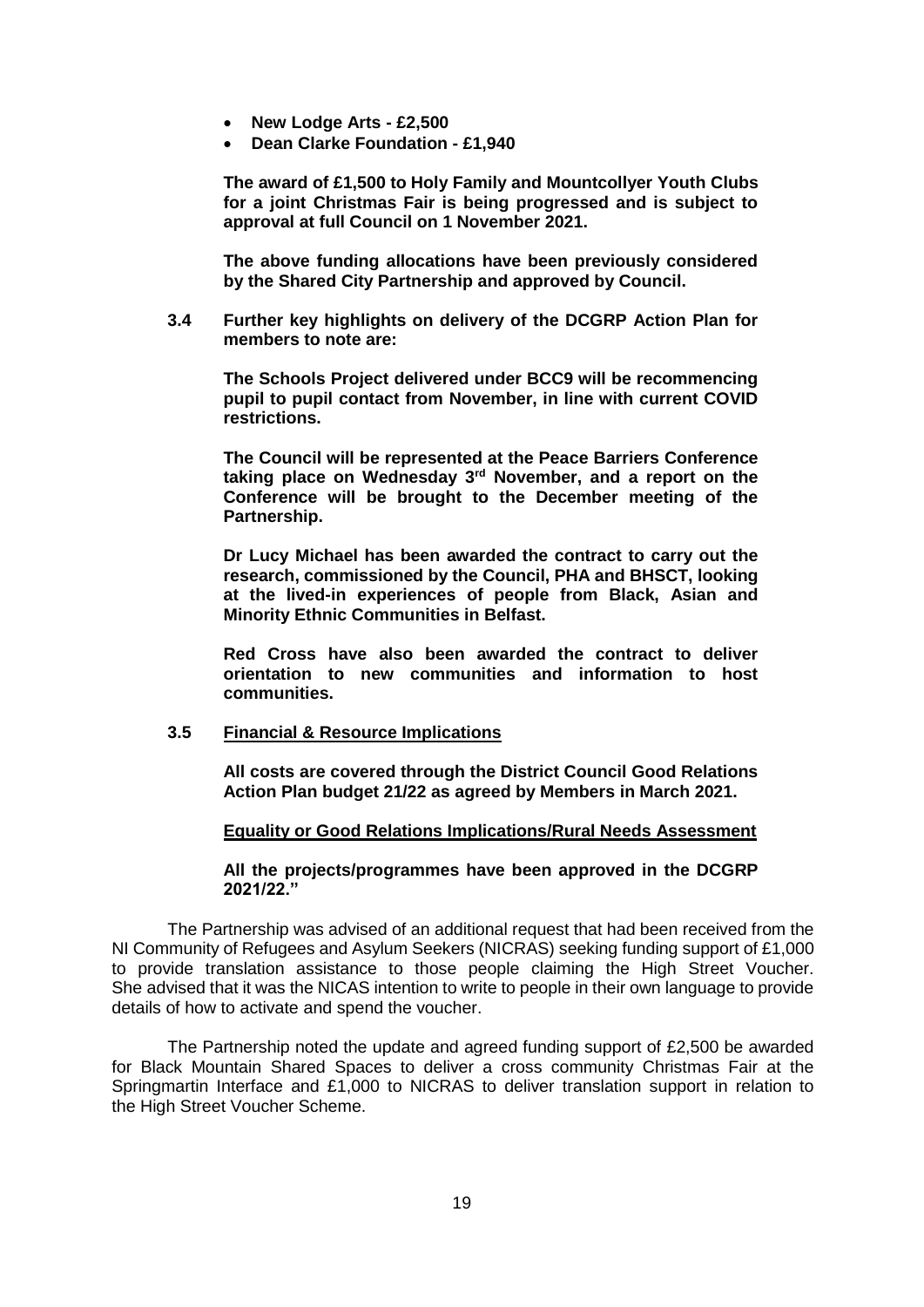### **Report from Workshop held on 6th October to consider gaps outlined by the Education Authority**

The Programme Manager referred to the recent work that had been undertaken to explore options to target support for good relations work in the City, with particular reference having been given to during times of civil unrest in the City, such as those that had occurred during April 2021.

She advised that during the initial facilitated discussion, Youth Provision had been highlighted as a key priority and subsequently the Education Authority, as a leading provider of youth services, had presented to the Partnership at its August meeting where it had considered the background of the events, the youth work response to the incidents. She advised that the following gaps in provision had been identified:

- 1. Safe outdoor spaces for young people;
- 2. Capacity to open youth centres in areas of tension should be reviewed;
- 3. Structured 'aftermath planning' to support and manage the consequences of the events;
- 4. Communications should focus on strength-based or asset-based messaging;
- 5. Participation and active voice of young people in debates around youth and community issues.

Subsequently, on 6th October, Dr Duncan Morrow had facilitated a further workshop, which had specifically concentrated on identifying future priorities for the Partnership and funding organisations and the following next steps had been identified:

- to convey the workshop analysis and priorities to both the Council and the Partnership;
- to engage with the Youth Service seeking a presentation on best practice;
- to consider a potential project on developing the understanding of politics for young people; and
- to report the findings to the Living Here Board;

The Members recommended to the Strategic Policy and Resources Committee that:

- a further update report be issued to the Living Here Board;
- a representative from the Youth Council be invited to join the Shared City Partnership on an advisory capacity. As per the terms of reference, the representative would have the right to participate fully in the discussions of the SCP and to offer advice but would not have any voting rights; and
- it agree that the development of a project for young people on the understanding of politics is progressed.

# **Upcoming Events**

The PEACE IV Programme Manager advised the Members of the following event which they were welcome to attend. She further advised the Members to contact the officer/organisation responsible for the event should they require any additional information.

- 'War, Treaty, the Belfast Troubles and the Craig-Collins Pacts, 1921-22'
- 24th November, 2.00 p.m.  $-3.30$  p.m.
- Webinar talk and question and answer with Dr. Éamon Phoenix, via Zoom

Registration available [here](https://www.belfastcity.gov.uk/Events/War-Treaty-the-Belfast-Troubles-and-the-Craig-Coll)